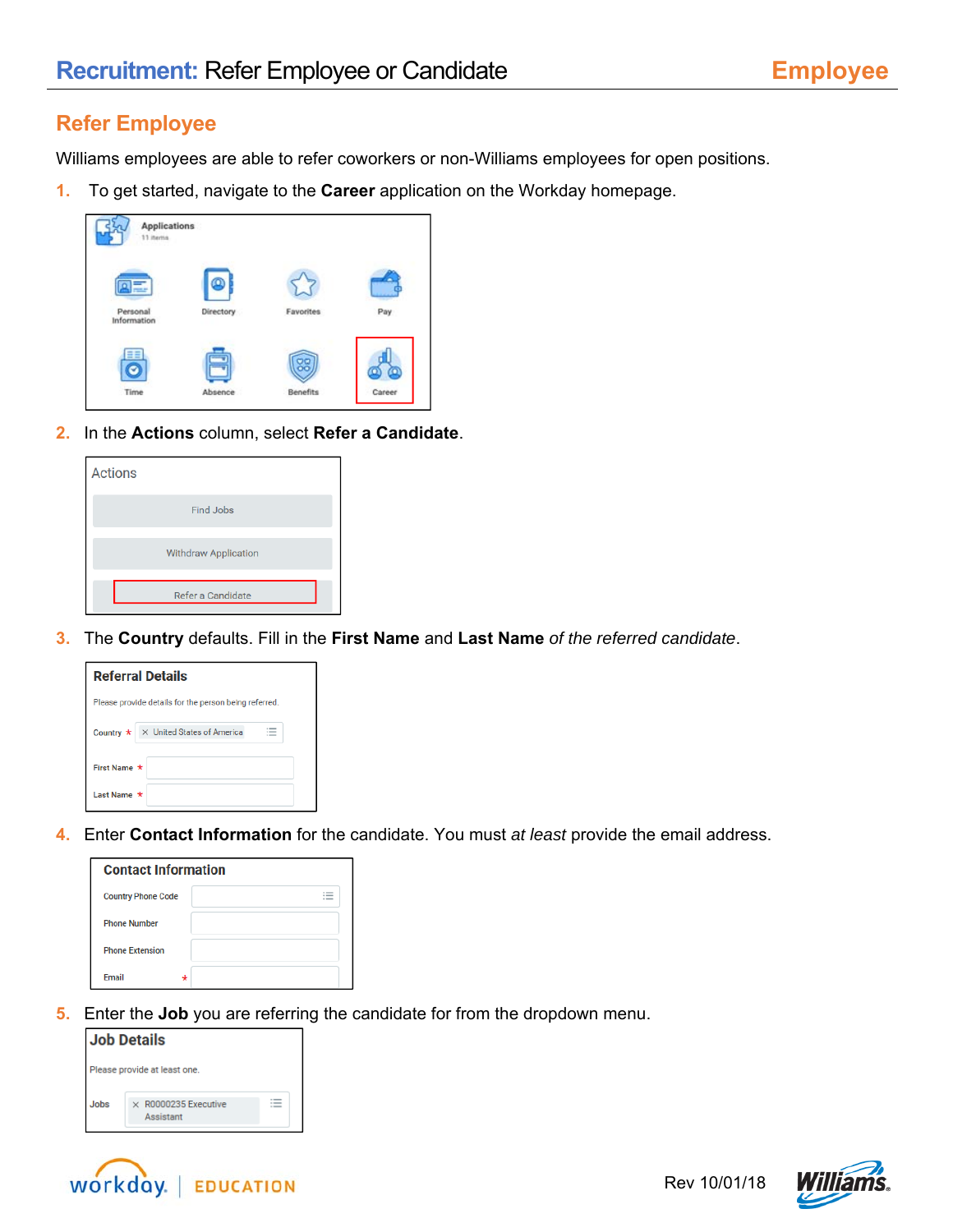**6.** Enter your **Relationship** to this candidate from the dropdown menu and provide any additional relevant information in the **Comments** field.

| <b>Job Detail</b>         |        | Former Co-Worker            |   |                 |                                                               |
|---------------------------|--------|-----------------------------|---|-----------------|---------------------------------------------------------------|
| Please provide a          |        | <b>Former Employee</b>      |   |                 |                                                               |
| $\times$ RO<br>Jobs<br>As |        | Friend                      |   |                 |                                                               |
| <b>Relations</b>          |        | <b>Professional Network</b> |   |                 |                                                               |
| How do you kno            |        |                             |   | <b>Comments</b> | Strong working relationship with Sara at former organization. |
| Relationship              | search |                             | 洼 |                 |                                                               |

**7.** Attach the candidate's **Resume/Cover Letter** by dragging and dropping into the Resume field, or by uploading from your files. This is required to submit the referral.

| $\vee$ Attach Resume/Cover Letter<br>Resume / Cover Letter * |                     |
|--------------------------------------------------------------|---------------------|
|                                                              | Drop files here     |
|                                                              | <b>Select files</b> |

**8.** Select **Submit** to complete your referral. Upon doing so, you acknowledge that you have permission from the candidate to provide their information.

## **Refer Employee From Open Position**

You may also find an open position that you think someone is well suited for and refer them from the position.

**1.** Again, use the Career application on the Workday homepage.



**2.** In the **Actions** column, select **Find Jobs**.

| <b>Actions</b> |           |  |
|----------------|-----------|--|
|                | Find Jobs |  |

**3.** You can enter your query into the **Search bar** or browse for jobs by using the filters along the left side of the page for: Full/Part-time, Hiring Manager, Job Profile, Organization, Primary Location or Worker Type.